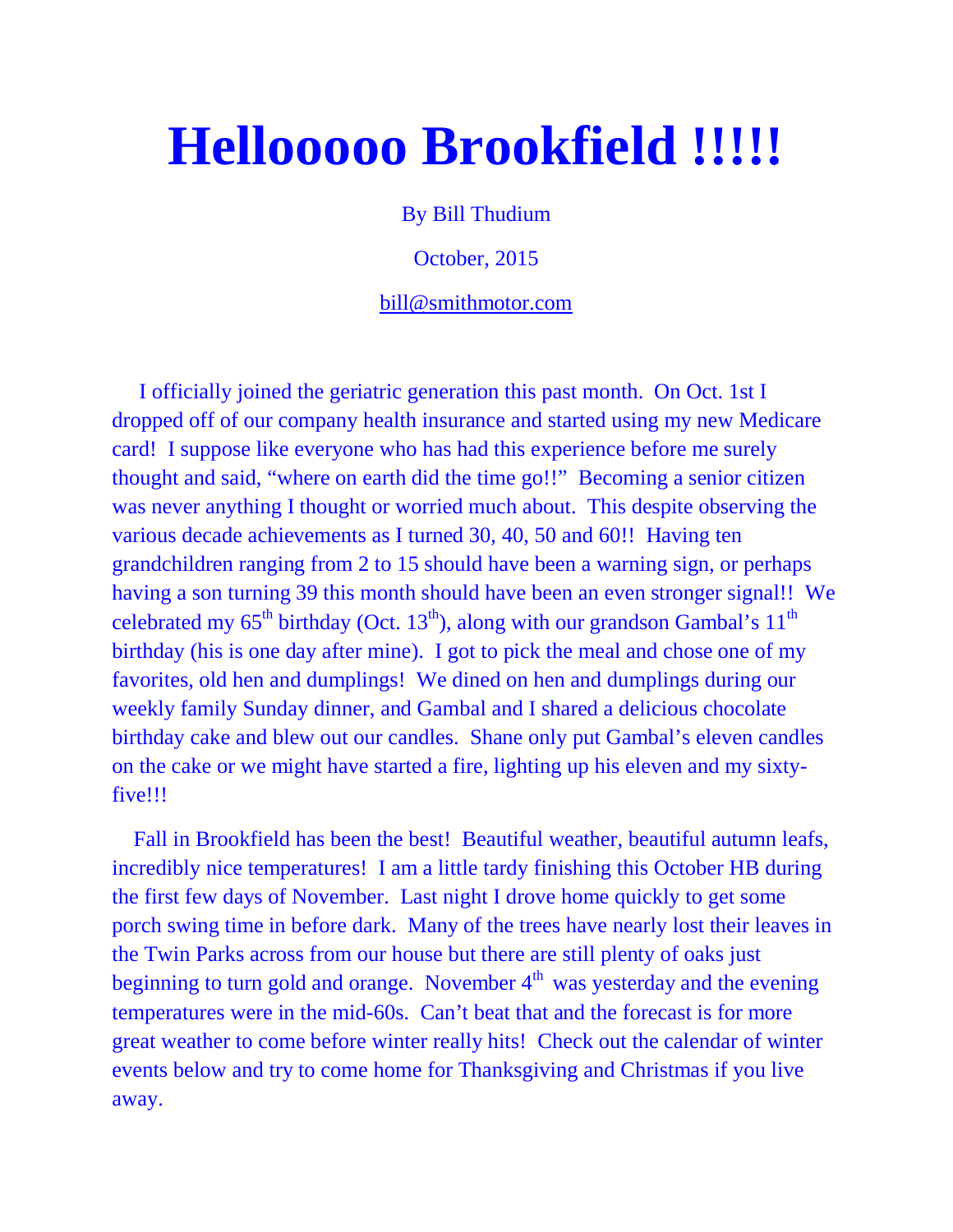*The Campbell Clan* – The weekend of Oct. 10th the Robert and Mary Campbell's daughters brought their Mother's ashes back home to be buried. Robert passed away several years ago and Mary passed away this summer at age 90 out in the State of Washington where she had gone to live her final years near family. Since the Campbell family no longer has a home to return to in Brookfield we opened up our house for them to use as a gathering place. Shane and I of course don't miss Friday night football games for anybody or anything so we opened up our house for the girls and their families to gather there while we were gone that Friday night. We didn't get home from the game at Palmyra until nearly 11: 30 and were pleased to see some of the family was still there visiting and preparing for Mary's service on Saturday. The Saturday service was truly a celebration of Mary's life and the Campbell family in general. A computerized slideshow of Mary's life from birth to her death was narrated by Beth's husband Eric. Daughters Ann and Sue and one of Beth's children spoke of their memories and Clay Swank spoke as a close friend of the family. Everyone did a wonderful job and it truly was a celebration of life. I was asked to sing a couple of songs but the Friday night football game, along with the beginning of a slight cold took away my voice. Our son Nile was asked to fill in that morning and he did a wonderful job. How he had any voice left from the game is beyond me!

It was wonderful to see the Campbell family again. Sadly they have all moved away from their hometown and established their own families elsewhere. Their folks Robert and Mary loved this community and so did their family. I might note that the family asked that any memorials for their Mother be given to the Brookfield **Hometown LEGACY Foundation** in her memory. This has been done in the past and is a wonderful way to support our local efforts in support of community and economic development. We thank the Campbell family and their friends for keeping their hometown in their hearts during this difficult period for them. Memorials can be sent to "Hometown LEGACY Foundation", P.O. Box 67, Brookfield, Mo 64628, with a notation for Mary Campbell Turner.

*Bulldog Update* – the Varsity Bulldogs closed out the regular season with a 9-1 regular season record, our only defeat was a one point loss to Centralia. We opened up District play against Lathrop at Burlington Field with a 31-20 win and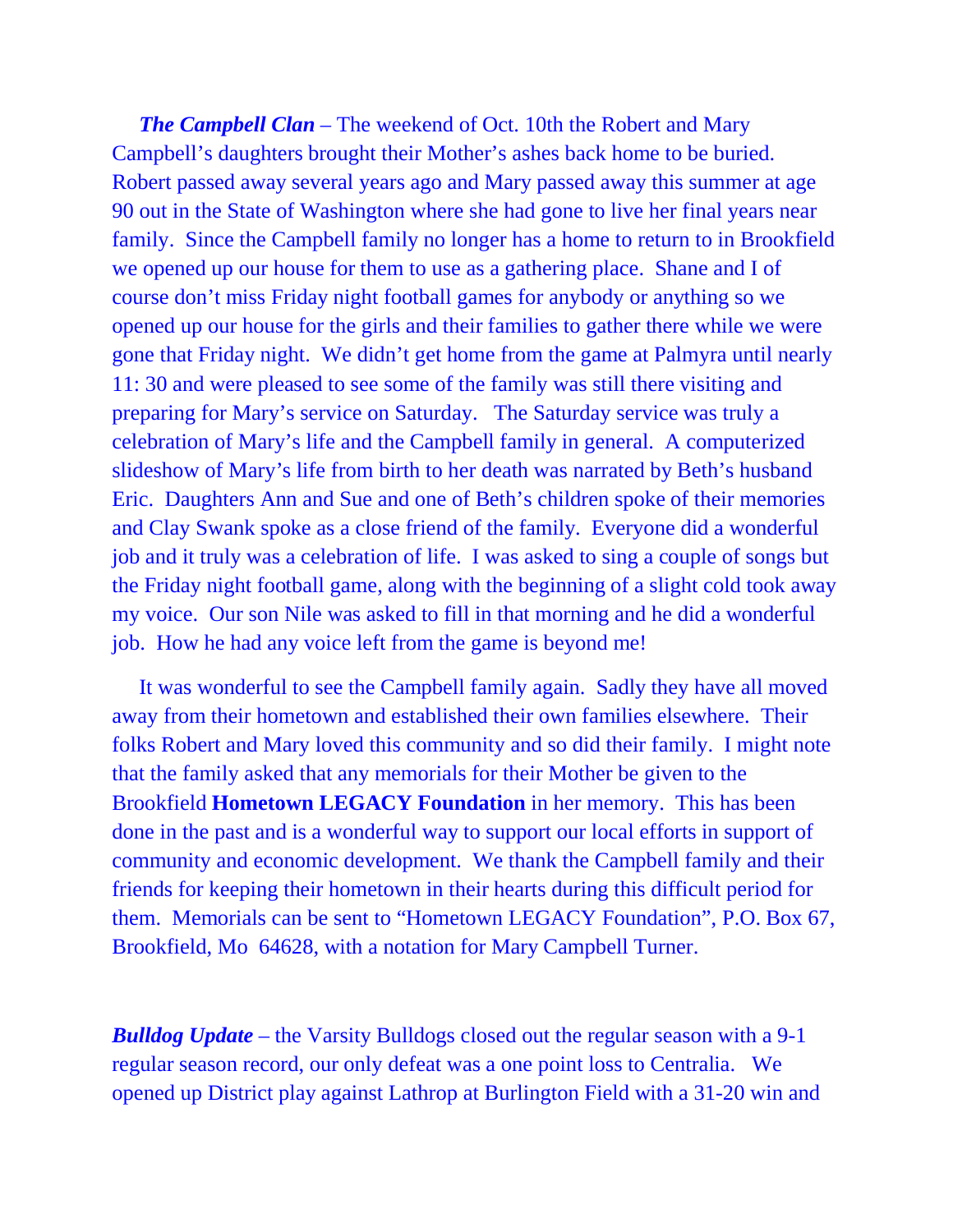this past Friday we defeated Lexington in the District semi-final game. Post season games are one and out. You win and continue, lose you go home! This puts added pressure on the Coaches and players but it is great fun for all, including the fans. In our case we were assigned to play in a District from the west side of the State, while all of our fellow Clarence Cannon Conference teams play teams from the east side. We do have an opportunity to play schools that we only compete against in the post season and Lathrop & Lexington were teams we had not played in several years. The District Championship Game will be played at Lathrop against the number 1 seed East Buchannan Bulldogs this Friday night. The game was moved to Lathrop because of too much damage done to the East Buch field during their previous rain soaked game. Lathrop has field turf so we don't have to worry about playing in the mud this week! I will get a note sent out following Friday's game to let everyone know how we finished District play.

#### *Clarence Cannon Conference All Conference Selections;*

#### **CLARENCE CANNON ALL-CONFERENCE FOOTBALL 2015**

**(\* Unanimous Selection) Quarterback:** 1st Andrew Schultz – Highland – JR 2nd Bryce Howerton – Brookfield – JR

HM Nick Romine – Centralia - SR

#### HM Zach Richardson – Louisiana - SR **Running Back:**

```
1st Reed McBroom – Brookfield – SR*
1st Klayton Marty – Centralia – JR
1st Thayden Cline – Clark County – SR
2nd Logan Minter – Monroe City – JR
2nd Travis Harvey – Palmyra – SR
2nd Jake Hammond – South Shelby - SR
Receiver:
1st Seth Speichinger – Brookfield – SR*
1st Blake Hetzler – Highland – SR*
2nd Derek Garner – Highland – SR
2nd Taybren Campbell – Louisiana – SR
2nd Jace Glover – Macon – SR
Tight End:
1st Tucker Noble – Brookfield – SR
2nd Sam Hasekamp – Centralia – JR
All-Purpose:
1st Nolan Bright – Macon – JR
2nd Cale Horton – Brookfield – JR
2nd Shaw Hunziker – Clark County - SR
Offensive Lineman:
1st Kaleb Gardner – Brookfield – JR
```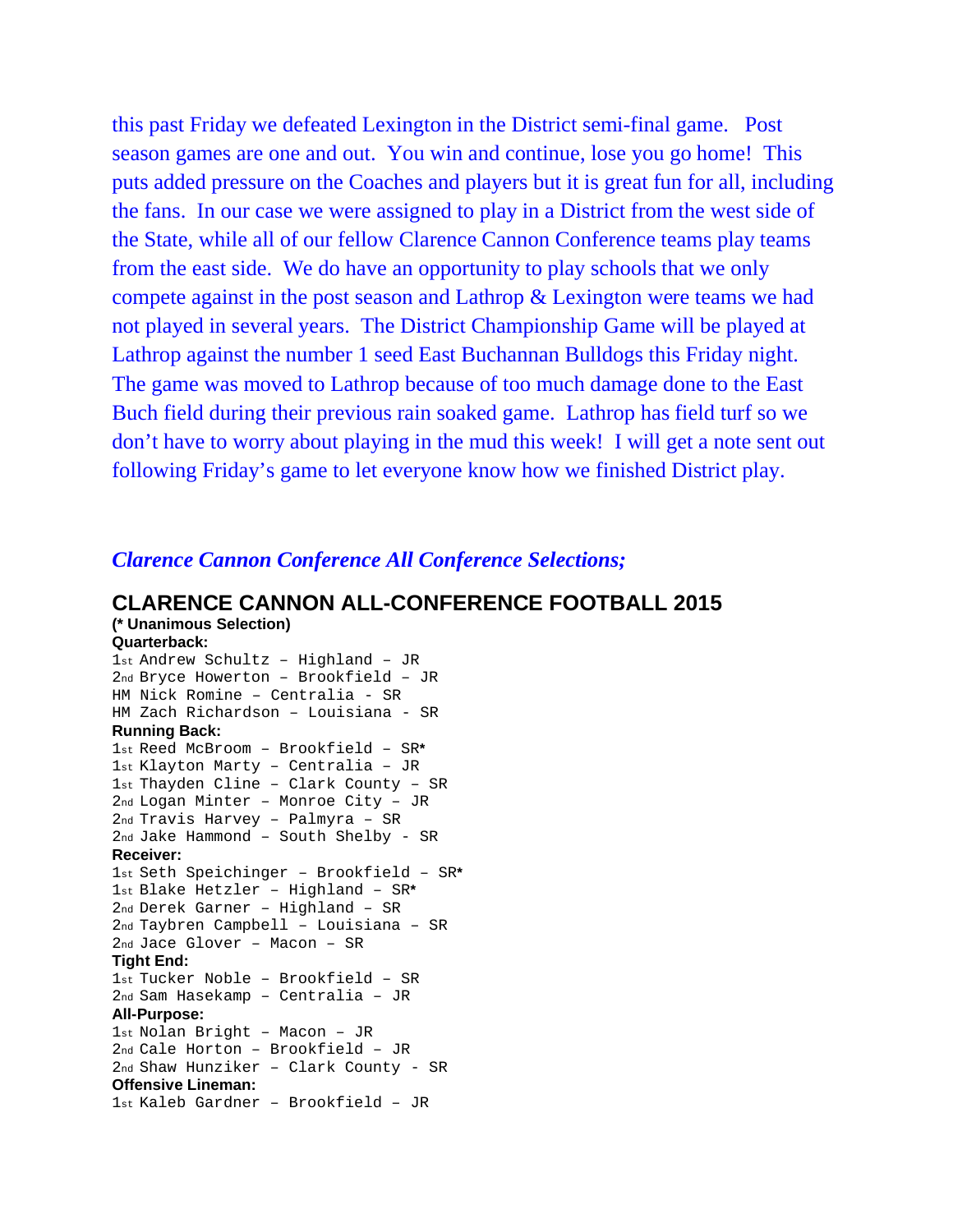```
1st Ryan Lincoln – Centralia – SR*
1st Logan Ross – Centralia – SR
1st Josh Underhill – Monroe City – JR
1st Matt Frankenbach – Palmyra – SR
2nd Drake Menconi – Brookfield – JR
2nd Trey Taft – Centralia – JR
2nd Braydon Kirchner – Clark County - SR
2nd Daniel Lehenbauer – Palmyra – JR
2nd Nick Mayes – South Shelby – SR
HM Taylor Worrell – Clark County - SR
HM Seth Goings – Highland – SO
Return Specialist:
1st Philip Bland – Palmyra – SR
2nd Seth Speichinger – Brookfield – SR
HM Jared Savage – Macon – JR
Kicker:
1st Art Huerta – Brookfield – SR*
2nd Noah Mencer – Palmyra – SO
HM Carson Hunziker – Clark County - SR
Punter:
1st Cody Roth – Macon – JR
2nd Zach Townsend – Centralia – JR
2nd Blake Hetzler – Highland – SR
2nd Will Obert – Palmyra – SR
Defensive Lineman:
1st Drake Menconi – Brookfield – JR
1st Sam Hasekamp – Centralia - JR*
1st Matt Frankenbach – Palmyra – SR*
2nd Taylor Worrell – Clark County – SR
2nd James Mitchell – Macon – SR
2nd Josh Underhill – Monroe City – JR
2nd Kenny Hudelson – Palmyra – SR
HM David Keller – Brookfield - SR
Inside Linebacker:
1st Reed McBroom – Brookfield – SR
1st Isaak Williamson – Centralia – SR
1st Brendon Timbrook – Palmyra – SR
2nd Nate Richardson – Macon – SR
2nd AJ O'Brien – Palmyra – SR
2nd Sidney Wear – South Shelby – SR
HM Brock Emanuel – Macon – JR
Outside Linebacker/Defensive End:
1st Matt Teter – Brookfield - SR
1st Seth Cooke – Centralia – SR*
1st Will Obert – Palmyra – SR
2nd Andrew Cupp – Brookfield – SR
2nd Shaw Hunziker – Clark County – SR
2nd Bryce Fifer – South Shelby – SR
HM Justin Miller – Palmyra – SR
HM Tayler Foster – South Shelby - SR
Defensive Back:
1st Tucker Noble – Brookfield – SR
1st Seth Speichinger – Brookfield – SR*
1st Carter Kinkead – Centralia – JR*
1st Philip Bland – Palmyra – SR*
2nd Nick McCoy – Centralia – SR
```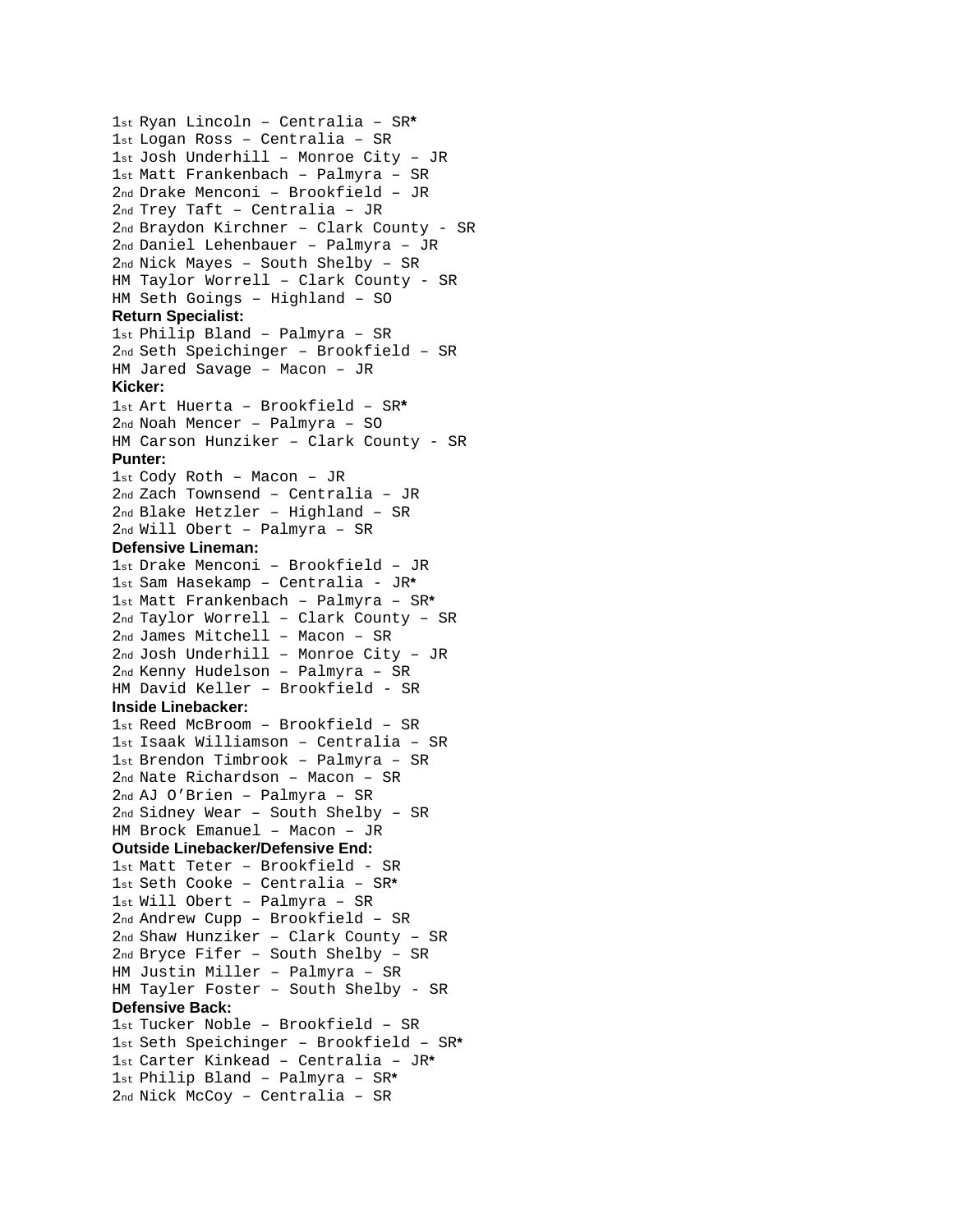2nd Camron Mack – Clark County – SR 2nd Tanner Nix – Palmyra – SR 2nd Chase Morrow – South Shelby – SR HM Taylon Garner – Monroe City – SR **Offensive Player of the Year:** Seth Speichinger – Brookfield - SR **Defensive Player of the Year:** Reed McBroom – Brookfield – SR **Coach of the Year:** Erle Bennett – Centralia

*Downtown Building Improvement* – We have all enjoyed the huge building Pepsi mural Mike Baker had painted on the side of the old Thompson and Cook building several years ago. Over the past few years however the paint began to peel and it really looked rough. I let Mike know and he fairly quickly made arrangements to have it repainted. Looks really nice again and we thank Mike and Pepsi for the attractive building mural!

*The Winter Fun in Brookfield*;

# 2015 HOLIDAY EVENTS

*"Let It Snow"*

### **6th Annual holiday mart**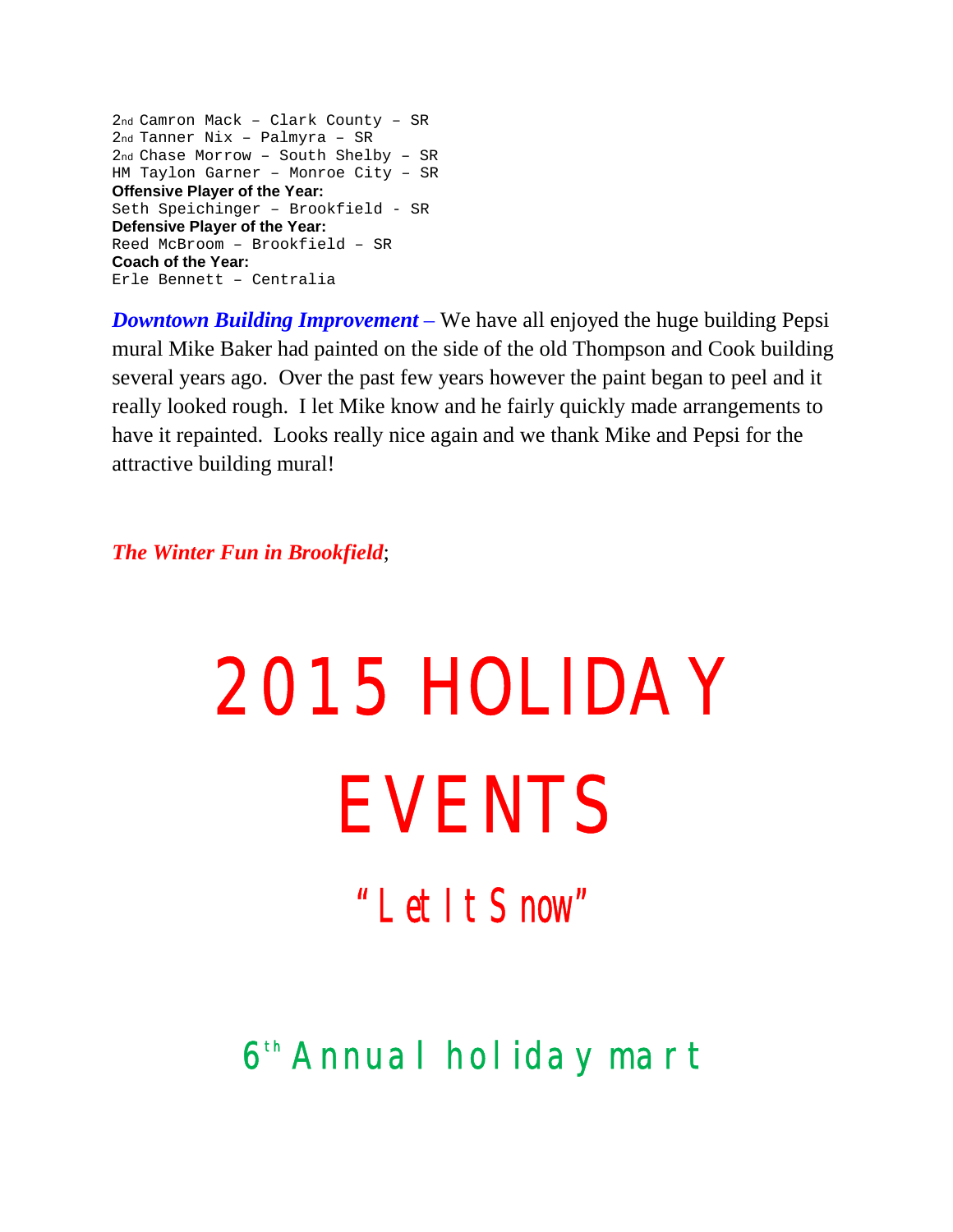## **Saturday – November 21 – 9:00-3:00 Brookfield High School Gym and Cafeteria 124 Pershing Road, Brookfield, MO**

**Holiday shopping made easy – purchase gifts from a variety of merchants and vendors. Enjoy the sights, sounds, and excitement of the Christmas season.**

**Food court concessions by BHS Coquettes.**

## Christmas lighting celebration and arrival of santa claus

#### **Saturday - November 21 – North Main Street and Twin Parks**

| $4:30 - 5:00$ | Christmas Celebration - Twin Parks         |                      |
|---------------|--------------------------------------------|----------------------|
|               | Choirs - Carolers - BHS Band               |                      |
| 5:00          | Santa's Arrival and Tree Lighting Ceremony |                      |
| $5:30-7:30$   | Santa Sleigh Rides                         | <b>Face Painting</b> |
|               | Hot dogs/chips                             | Free hot chocolate   |
|               | <b>Snow Princess</b>                       | Christmas cookies    |
|               | Live Nativity                              |                      |
|               | (All are Free of Charge)                   |                      |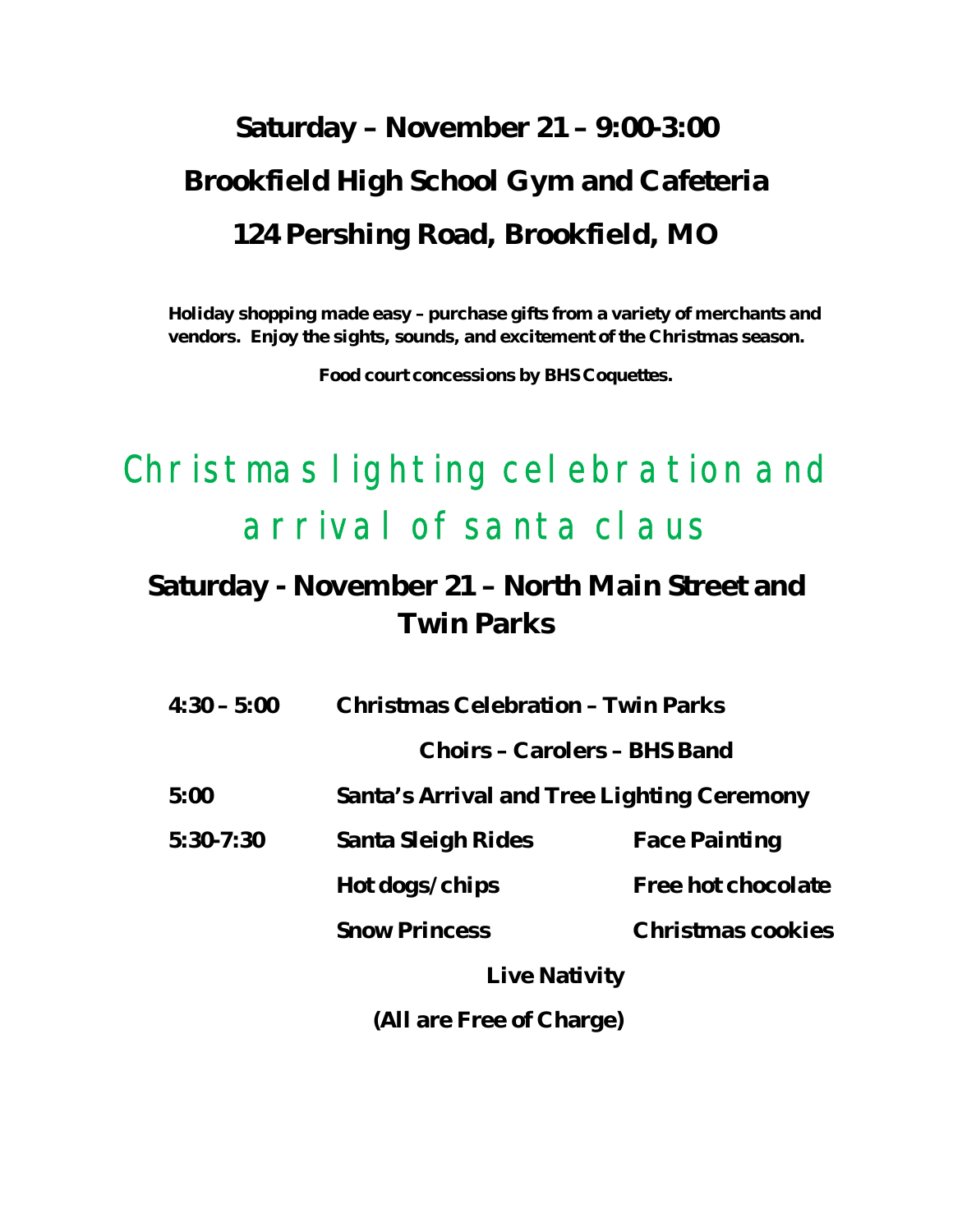#### SANTA'S WORKSHOP

**Saturday – December 5 – 10:00-2:00**

**Free of Charge**

**105 S. Main Street** 

**Sponsored by Lions Club and Quinn Lumber**

#### SANTA HOUSE AND CANDYLAND

**Saturday - December 12 – 9:00 – 11:00**

**Free of Charge**

**Trinity United Methodist Fellowship Hall – 224 S. Main**

**Sponsored by Beta Sigma Phi and Parks & Rec**

**Bring a canned good or toy for those less fortunate**

### REEL TIME CINEMA

**Saturday – December 12 – 12:00 Noon**

**Free Christmas movie for the kids**

**Bring a canned good or toy for those less fortunate**

*Birthdays* – Nov. 1<sup>st</sup>, Jim Glidewell, Vanessa Lincoln, Mary Sisson, Chris Zumbrunnen, Ron Carter, Jeremy Martin, Nov. 2<sup>nd</sup>, Clarke Burns, Cindy Buckallew, Kellie Kimble, Naomi Paris, Darren Potter, Andrea Severa, Timi Haag,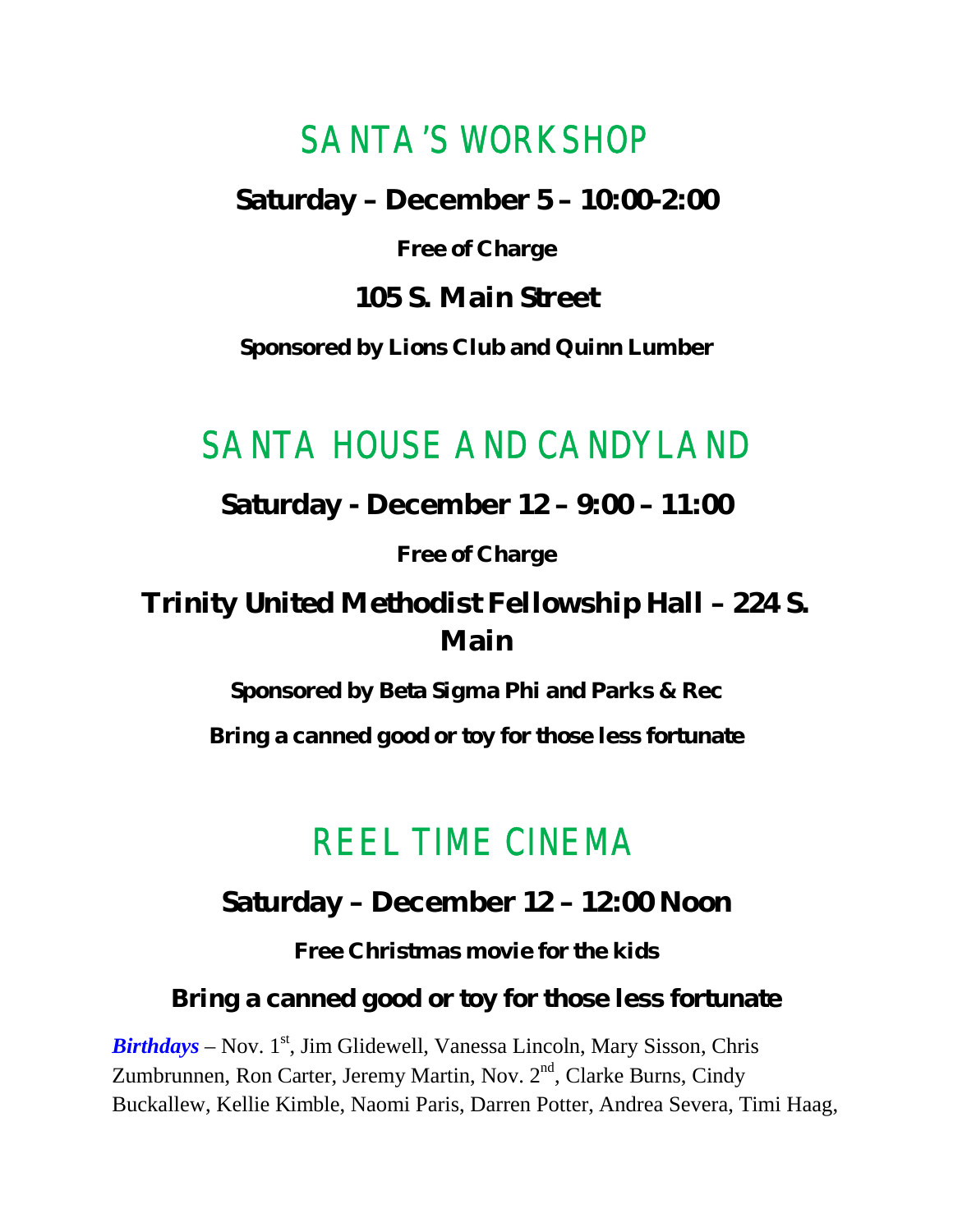Nov. 3<sup>rd</sup>, Sherry Baker, Matt Teter, Nov. 4<sup>th</sup>, Ella Caldwell, Jeanie Allen, Nov. 5<sup>th</sup>, Shane Moser, Brad Parn, Amber Kuene, Nov. 6<sup>th</sup>, Darlene Craig, Erma Rulon, Tonia Montgomery, Caro Robbins, Lonnie Trentham, David Moss, Elizabeth Quigley, Nov. 7<sup>th</sup>, Kirk Jessen, Debbie Bennett, Ross Ehrich, Don Hoover, Logan Riddle, Derek Dixon, Nov, 8<sup>th</sup>, Justin Long, Lory Bredehoft, Ashley Rogers, Nov. 9<sup>th</sup>, Harold Mace, Bailey Morton, Susan Jessen, Nov. 10<sup>th</sup>, **Nile Thudium (our** son), Sarah Bara, Joseph Carr, Nov. 11<sup>th</sup>, Shelby Lane, Sharon Logan, Jackie (Hunt) Tomlinson, David Keller, Danny Phillips, Brent Copple, Nov. 12<sup>th</sup>, Shane **Thudium (my lovely wife)**, Tyson Start, Douglas Palmer, Benjamin Bloss, Nov. 13<sup>th</sup>, Claire Batson, Sarah Johnson, Sarah Paahlar, Nov. 14<sup>th</sup>, Gene Buckallew, Daniel Hedrick, Mike Holtz, Rogene Smith, Brad Wright, Alvin Smith,

Charles Wright, Billy Barton, Aaron Sprouse, Stella Kulseth, Nov. 15<sup>th</sup>, Caleb Farrenkopf, Jeremy Williams, **Betsy (Demarest) Rosetti (my cousin),** Nov. 16th, James Myers, Madilyn Lumsden, Connie Quigley, Tyson McPherson, Lindsay Hudson, Maddie Lumsden, Nov.  $17<sup>th</sup>$ , Jeremiah Bush, Roy Hunt, Jennifer Waugh, Nov. 18<sup>th</sup>, Hermenta Pendleton, Mary Mace, Ellen Craig, Lincoln Cantrall, Megan McCormick, Rachel Skinner, Marilyn Stone, Nov. 19<sup>th</sup>, Rita Moore, Connie Evans, Shane Evans, Nov. 20<sup>th</sup>, Tyler Lane, Kenneth Almond, Sharon Huffmon, Nov. 21<sup>st</sup>, Melanie Selmon, Porter Robinson, Brian Sportsman, Riley Dyer, Christina Fristoe, Mandy Morton, Xander Waugh, Nov. 22<sup>nd</sup>, Amanda Bush, Kammy Dixon, Susan McBroom, Nov. 23<sup>rd</sup>, Cecilia Spath, Hannah Matheney, Ethan Malloy, Nov. 24<sup>th</sup>, Laura Craig, Charles Brockman, Janet Brockman, Ina Finney, Jeff Harper, Jason Sherwood, Nov. 25<sup>th</sup>, Piper Jean Thudium (our **granddaughter)**, Brooke Holland, Duane Thompson, Morgan Speichinger, Melvin Roberts, Nov. 26<sup>th</sup>, Amanda Gibson, Nov. 27<sup>th</sup>, Kayla Davis, Libby Smith, Lynda Sprague, Nov.  $28<sup>th</sup>$ , Sarah Wessing, Roxie Parker, Rachel Sackrey, Beverly Lewis, David Hayes, Nov. 29<sup>th</sup>, Cindy Rhodes, Ryan Williams, Cassie Conard, Wesley Enyeart, Hannah Singleton, Joann St. Clair, Nov. 30<sup>th</sup>, Kolbie Gall, Jerry Richardson, Dec. 1<sup>st</sup>, Justin Wynn, Amy Gentry Hoehne, Bill Ehrich, Ann Smith, Taylor Clark, Kenny Bailey, Abbie Greenway, Dec. 2<sup>nd</sup>, Drew DeVoy, Paul Rogers, Sean O'Toole, Mindy Britton, Arthur Hook, George Kimbrough, Kenny McKenzie, Bob Sanders, Dec.  $3<sup>rd</sup>$ , Amy Hughes, Dec.  $4<sup>th</sup>$ , Madison McCormick, Judy Stark, Nora Wombwell, Dec.  $5<sup>th</sup>$ , Bobbie Hughes, Dec.  $6<sup>th</sup>$ , Hank Walsh,